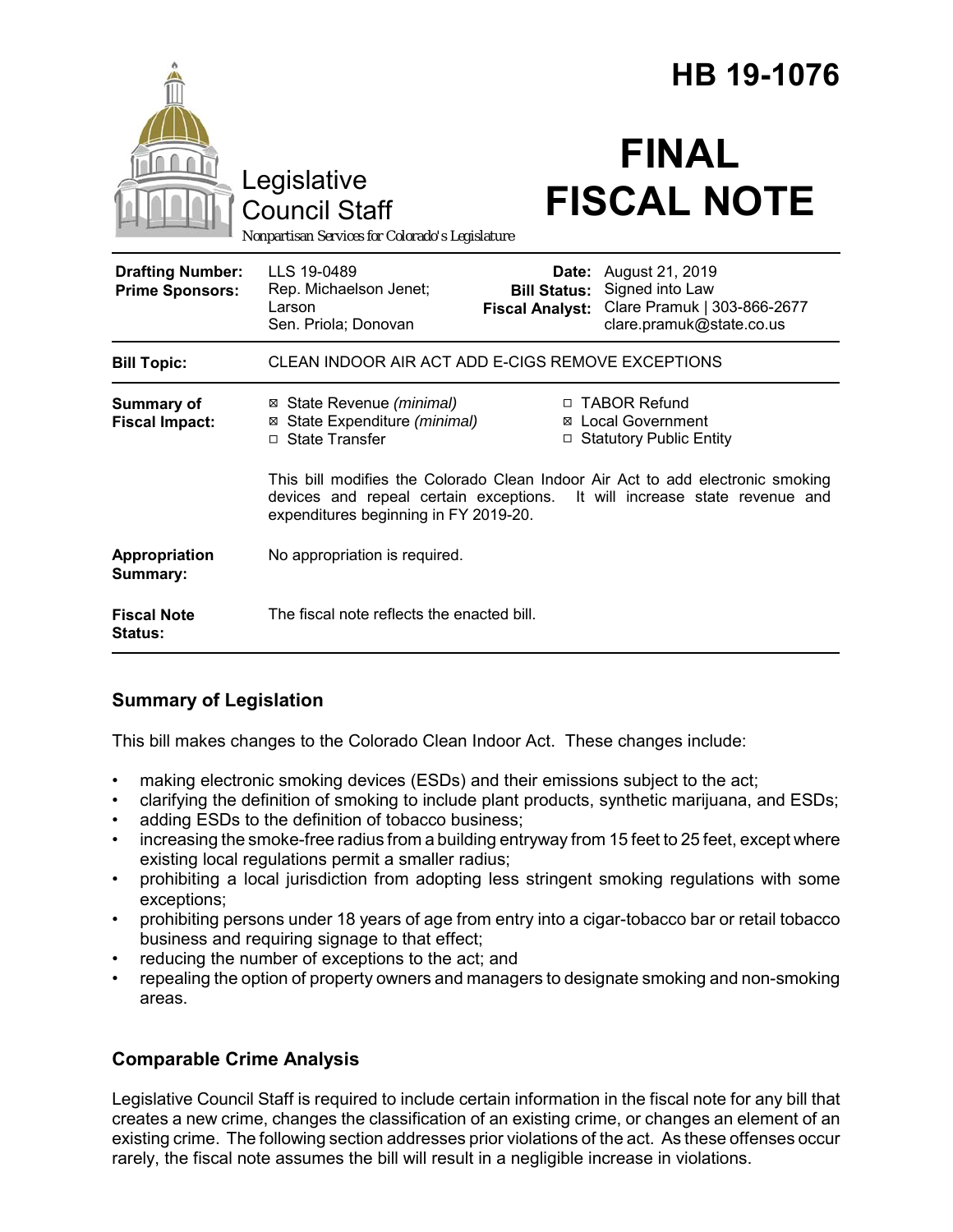August 21, 2019

**Prior conviction data.** This bill changes an element of the existing offense of smoking in an area where smoking is prohibited which is a class 2 petty offense. From January 1, 2018, to December 31, 2018, four people were fined for this offense. Of the persons fined, three were male, one was female. Demographically, all were White.

Visit leg.colorado.gov/fiscalnotes for more information about criminal justice costs in fiscal notes.

### **State Revenue**

**Criminal fines and court fees.** By modifying an existing petty offense to cover ESDs and larger smoke-free areas, the bill may increase state revenue from criminal fines and court fees by a minimal amount beginning in FY 2019-20. Fines are distributed 75 percent to the local jurisdiction and 25 percent to the General Fund. The fine penalty for a class 2 petty offense is up to \$200 for a first violation within a calendar year; up to \$300 for a second violation within a calendar year; and up to \$500 for each additional violation in a calendar year. Each day of a continuing violation is deemed a separate violation. Additionally, court fees may be imposed on a case-by-case basis for a variety of court-related costs. Because the courts have discretion in the amount of a fine, a precise state revenue impact cannot be determined but based on prior violation history of four cases in 2018, is expected to be minimal. Criminal fine and court fee revenue is subject to TABOR.

**Civil fines**. The bill creates penalties for signage violations which includes a written warning for a first violation, a fine not to exceed \$300 for a second violation, and a fine up to \$500 for each additional violation within a 24-month period. The bill allows for an affirmative defense if the business has taken certain actions prior to the violation. This fine revenue is also subject to TABOR.

### **State Expenditures**

This bill will increase workload for the Department of Public Health and Environment (CDPHE), the Department of Personnel and Administration (DPA), and Judicial Department as explained below.

**CDPHE.** The Tobacco Education, Prevention and Cessation Program within the Prevention Services Division provides education and resources to businesses and local governments on smoke-free policies. This bill will increase the workload of the program to provide updated educational information, but this increase can be accomplished within existing appropriations.

**DPA.** The DPA will have an increase in workload and expenditures to update state building smoking policies and signage. This increase can be accomplished within existing appropriations.

**Judicial Department***.* This bill may increase costs and workload for the trial courts in the Judicial Department to process additional criminal case filings. This increase can be accomplished within existing appropriation

#### **Local Government**

Beginning in FY 2019-20, this bill is expected to increase local government revenue, costs, and workload as described below.